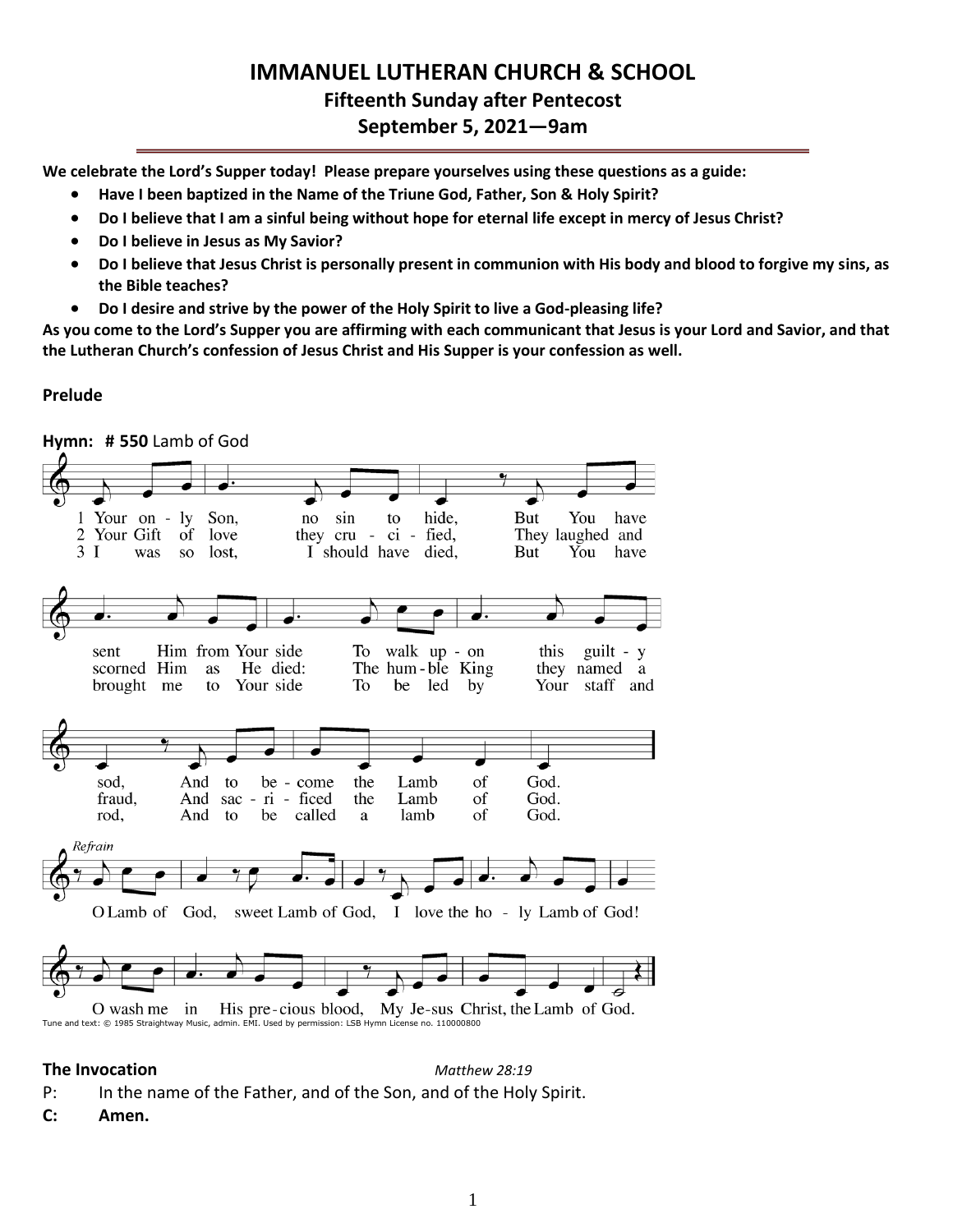## **The Confession of Sins**

- P: Beloved in the Lord! Let us draw near with a true heart and confess our sins unto God, our Father, beseeching Him in the name of our Lord Jesus Christ to grant us forgiveness.
- P: Our help is in the name of the Lord.
- **C: Who made heaven and earth.**
- P: I said, I will confess my transgressions unto the Lord.
- **C: And You forgave the iniquity of my sin.**
- P: O almighty God, merciful Father,
- **All: I, a poor miserable sinner, confess unto You all my sins and iniquities with which I have ever offended You and justly deserve Your temporal and eternal punishment, but I am heartily sorry for them and sincerely repent of them, and I pray You of Your boundless mercy and for the sake of the holy, innocent, bitter, sufferings and death of Your beloved Son, Jesus Christ, to be gracious and merciful to me, a poor sinful being.**

#### **The Word of Absolution**

- P: Upon this your confession, I, by virtue of my office, as a called and ordained servant of the Word, announce the grace of God unto all of you, and in the stead and by the command of my Lord Jesus Christ, I forgive you all your sins in the name of the Father and of the Son and of the Holy Spirit.
- **C: Amen.**

#### **The Kyrie**

## **C: Lord, have mercy upon us. Christ, have mercy upon us. Lord, have mercy upon us.**

#### **The Salutation**

- P: The Lord be with you.
- **C: And with Thy Spirit.**

## **The Collect for the Day**

- P: Let us pray:
- **C: O Lord, let Your merciful ears be open to the prayers of Your humble servants and grant that what they ask may be in accord with Your gracious will; through Jesus Christ, Your Son, our Lord, who lives and reigns with You and the Holy Spirit, one God, now and forever.**
- **C: Amen.**

## **The Gospel**

P: The Holy Gospel according to St. Mark the  $7<sup>th</sup>$  chapter.

## **C: Glory be to Thee, O Lord!**

<sup>31</sup> Then he returned from the region of Tyre and went through Sidon to the Sea of Galilee, in the region of the Decapolis.

<sup>32</sup> And they brought to him a man who was deaf and had a speech impediment, and they begged him to lay his hand on him.

<sup>33</sup> And taking him aside from the crowd privately, he put his fingers into his ears, and after spitting touched his tongue.

<sup>34</sup> And looking up to heaven, he sighed and said to him, "Ephphatha," that is, "Be opened."

<sup>35</sup> And his ears were opened, his tongue was released, and he spoke plainly.

<sup>36</sup> And Jesus charged them to tell no one. But the more he charged them, the more zealously they proclaimed it.

<sup>37</sup> And they were astonished beyond measure, saying, "He has done all things well. He even makes the deaf hear and the mute speak."

Pastor: This is the Gospel of our Lord.

**♪ People: Praise be to Thee, O Christ!**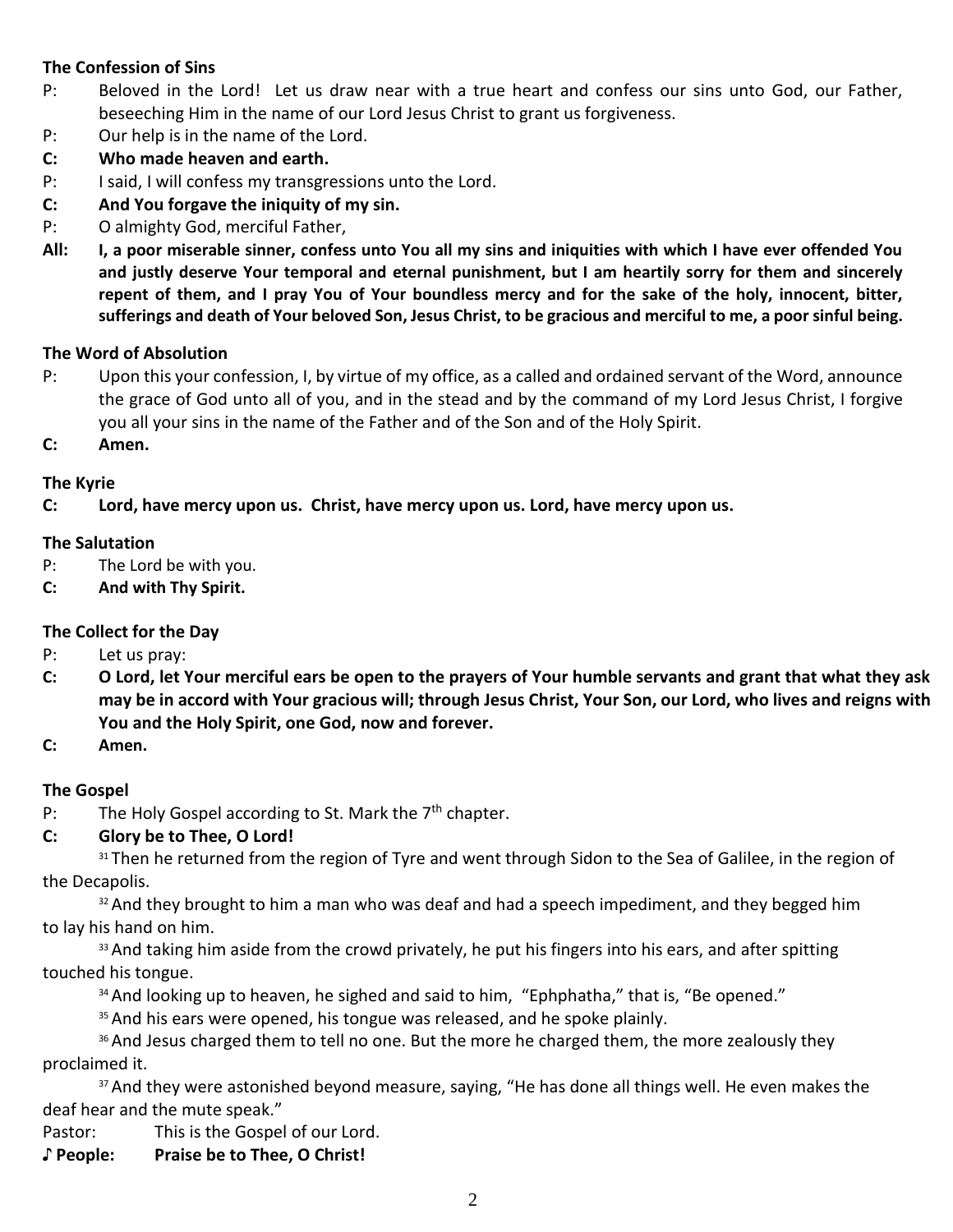#### **The Apostles Creed**

**All: I believe in God the Father Almighty, Maker of heaven and earth. And in Jesus Christ His only Son, our Lord; Who was conceived by the Holy Spirit, Born of the Virgin Mary; suffered under Pontius Pilate, was crucified, died and was buried; He descended into hell; The third day He rose again from the dead; He ascended into heaven and sits at the right hand of God the Father Almighty; From thence He will come to judge the living and the dead. I believe in the Holy Spirit; the holy Christian Church, the communion of saints; the forgiveness of sins; the resurrection of the body; and life everlasting. Amen**





- 5 How weak the effort of my heart, How cold my warmest thought! But when I see Thee as Thou art, I'll praise Thee as I ought.
- 6 Till then I would Thy love proclaim With ev'ry fleeting breath; And may the music of Thy name Refresh my soul in death!

Tune and text: Public domain

**Sermon –** "Opening and loosing" *Mark 7:31-37*

#### **I. The bringing of a man**

- A. His miserable maladies
- B. The healing compassion of Jesus Messianic office.

#### **II. The witness of the crowd.**

A. Their spiritual malady.

*Mark 8:18*  <sup>18</sup>*Having eyes do you not see, and having ears do you not hear? And do you not remember?*

B. True faith shows itself in witness.

*Mark 4:9*  <sup>9</sup> *And he said, "He who has ears to hear, let him hear."*

*1 Peter 2:9*  <sup>9</sup> *But you are a chosen race, a royal priesthood, a holy nation, a people for his own possession, that you may proclaim the excellencies of him who called you out of darkness into his marvelous light.*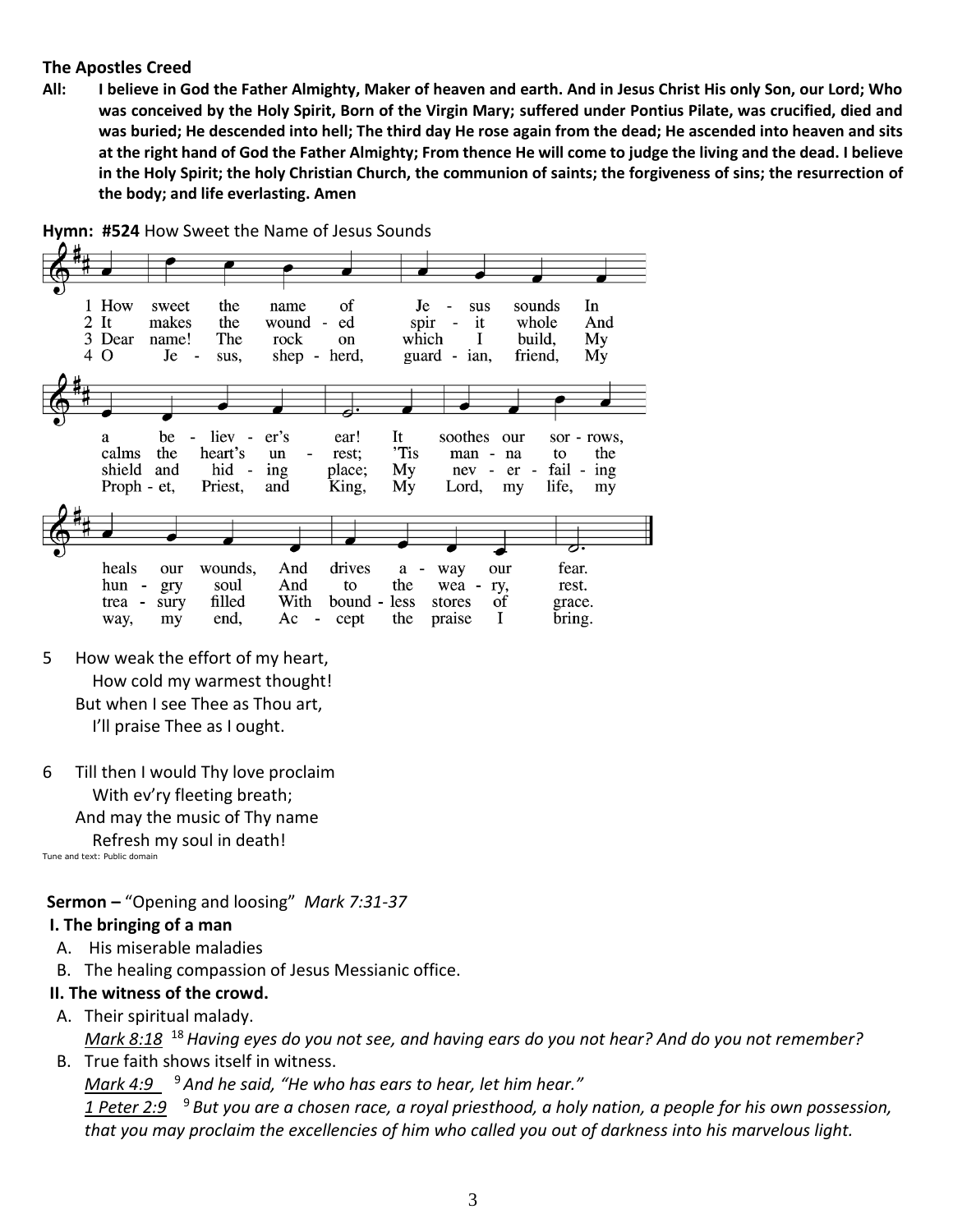C. Their culminating witness "He has done everything well"

*Romans 8:18-23*  <sup>18</sup> *For I consider that the sufferings of this present time are not worth comparing with the glory that is to be revealed to us.* <sup>19</sup> *For the creation waits with eager longing for the revealing of the sons of God.* <sup>20</sup> *For the creation was subjected to futility, not willingly, but because of him who subjected it, in hope* <sup>21</sup> *that the creation itself will be set free from its bondage to corruption and obtain the freedom of the glory of the children of God.* <sup>22</sup> *For we know that the whole creation has been groaning together in the pains of childbirth until now.* <sup>23</sup> *And not only the creation, but we ourselves, who have the firstfruits of the Spirit, groan inwardly as we wait eagerly for adoption as sons, the redemption of our bodies.*

- 1. Jesus restores in His miracles.
- 2. Jesus restores in the Gospel
- 3. Jesus final restoration is heaven.

*Revelation 7:15-17*  <sup>15</sup> *"Therefore they are before the throne of God, and serve him day and night in his temple; and he who sits on the throne will shelter them with his presence.* <sup>16</sup> *They shall hunger no more, neither thirst anymore; the sun shall not strike them, nor any scorching heat.* <sup>17</sup> *For the Lamb in the midst of the throne will be their shepherd, and he will guide them to springs of living water, and God will wipe away every tear from their eyes."*

#### **The Prayers**

Peace & comfort for the family of Alan Krah, father of Kym Cancela Peace & comfort for the family of James Nichols, father of Cathy Wilson Healing for Jennifer & Kiara Springer, niece & great-niece of Bev Lowe Healing from migraines & dizziness for Jeff Elliott For the victims of Hurricane Ida

(*Please help us keep our attendance numbers accurate by filling out the attendance cards and putting in basket on the way out.)*

## **The Lord's Prayer**

**All: Our Father who art in heaven, hallowed be Thy name, Thy kingdom come, Thy will be done on earth as it is in heaven. Give us this day our daily bread; and forgive us our trespasses as we forgive those who trespass against us; and lead us not into temptation, but deliver us from evil. For thine is the kingdom and the power and the glory forever and ever. Amen.**

## **The Words of Institution**

**P:** Our Lord Jesus Christ, on the night when He was betrayed, took bread, and when He had given thanks, he broke it and gave it to the disciples and said: "Take, eat; this is My body, which is given for you. This do in remembrance of Me." In the same way also He took the cup after supper, and when He had given thanks, He gave it to them, saying: "Drink of it, all of you; this cup is the New Testament in My blood, which is shed for you for the forgiveness of sins. This do, as often as you drink it, in remembrance of Me."

#### **Salutation and Benedicamus**

- P: The Lord be with you**.**
- **C: And with thy spirit.**
- P: Bless we the Lord.
- **C: Thanks be to God.**

#### **The Benediction**

- P: The Lord bless you and keep you. The Lord make His face shine upon you and be gracious unto you. The Lord lift up His countenance upon you and give you peace.
- **C: Amen, Amen, Amen!**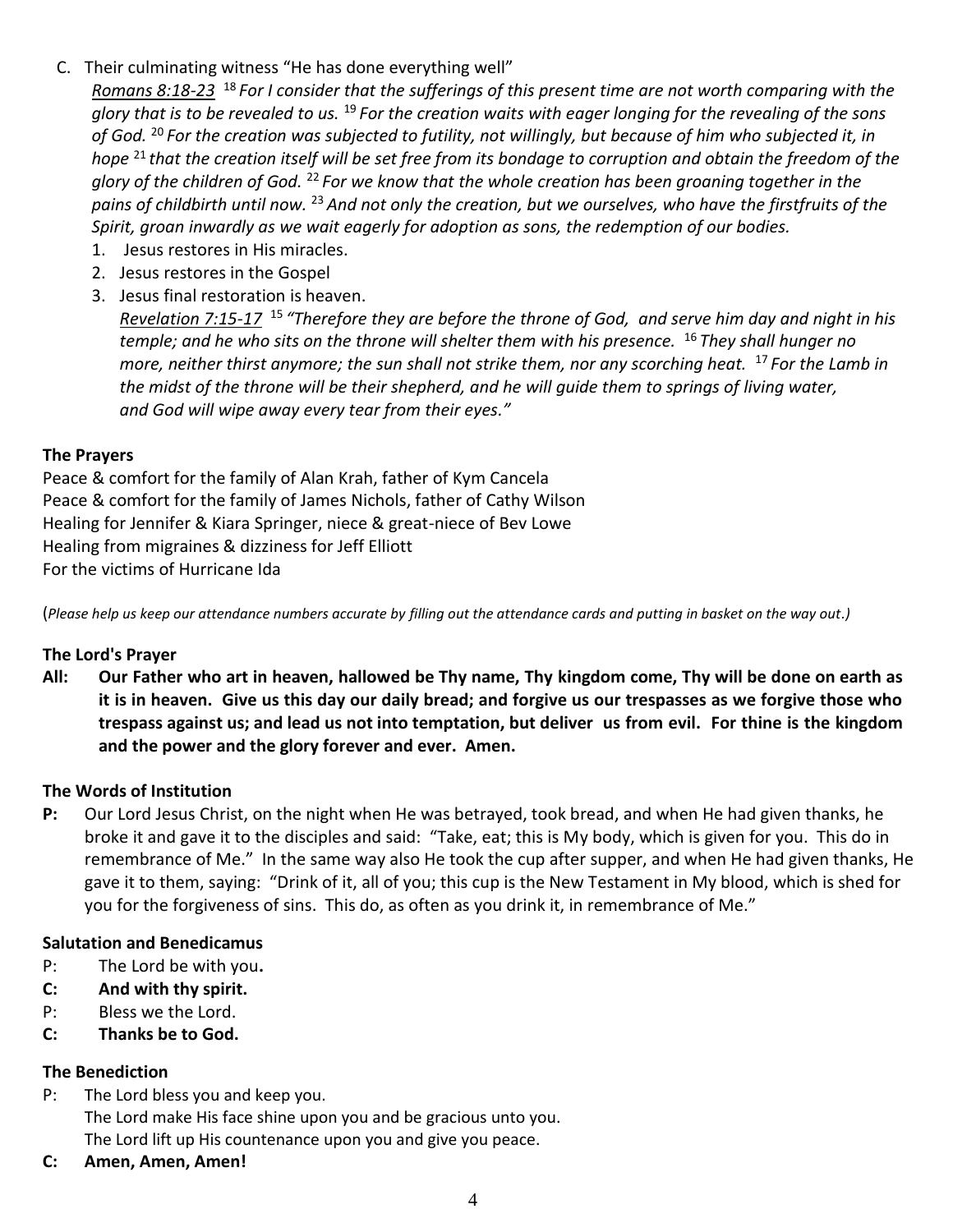*Wait for Ushers to excuse you. Please leave nothing in the pews. Place pencils, attendance card and offering in the basket in front of the Baptismal Font. Please quietly return to your cars.* 

**Communion Distribution** *(during final hymn)*

**The Closing Hymn: #507** Holy, Holy, Holy  $Ho - ly,$ Lord God  $Al - might$ 1  $ho - ly$ , ly! ho v!  $2$  Ho -  $1y$ , Thee,  $ho - ly$ , ho  $\overline{a}$  $1y!$ All the saints a - dore  $3$  Ho -  $1y$ ,  $ho - ly$ , ho  $\blacksquare$ ly! Though the dark-ness hide Thee,  $4$  Ho -  $1y$ ,  $ho - ly$ , ho  $\overline{a}$ ly! Lord God  $Al - might - y!$ Ear ing our song shall rise to Thee; ly. in the morn  $\sim$  $\sim$ Cast - ing down their gold - en crowns  $a$ -round the glass - y sea; Though the eye of sin - ful man Thy glo - ry may not see, Thy works shall praise Thy name in earth and sky and sea. All  $Ho - ly, ho - ly,$ ho  $\sim$ ly, mer  $\sim$  $ci$  - ful and might -  $y!$ Cher -  $u$  -  $b$ im and ser - a-phim fall  $\sim$ ing down be - fore Thee. On - ly Thou art  $ho - ly;$ there is none be - side Thee,  $Ho - ly$ ,  $ho - ly$ , ho  $\overline{\phantom{a}}$ ly, mer  $\sim$  $ci$  - ful and might - y! God in three sons, bless - ed Trin  $\sim$   $$  $i - ty!$ per  $\overline{a}$ Which ev - er - more shalt be. wert and art and Per fect love, and in pow'r, in pu  $ri$   $-$  ty.  $Trin - i - ty!$ God bless - ed  $in$ three per sons, Text and tune: Public domain

#### **Altar flowers are placed to the glory of God and in honor of Bill Anton's 81st birthday.**

*Services will be live-streamed and a recording of service will be posted by the end of the day.*

#### *Please keep the church office updated on prayers that have been asked to be kept on indefinitely, military and ones for continued healing or cancer treatments*

#### **Continued Prayers**

Peace & comfort for the family of Joanne Stange, friend of Pastor and Tammie Farnsworth Peace & comfort for the family of Barbara Graverson, sister of Scott Graverson Peace & comfort for the families of service men killed in Afghanistan Safe travel for Duane Zellmer For all the people of Haiti affected by the earthquake and flood For all our service men deployed to Afghanistan For the people of Cuba and Afghanistan Employment for those struggling to find a job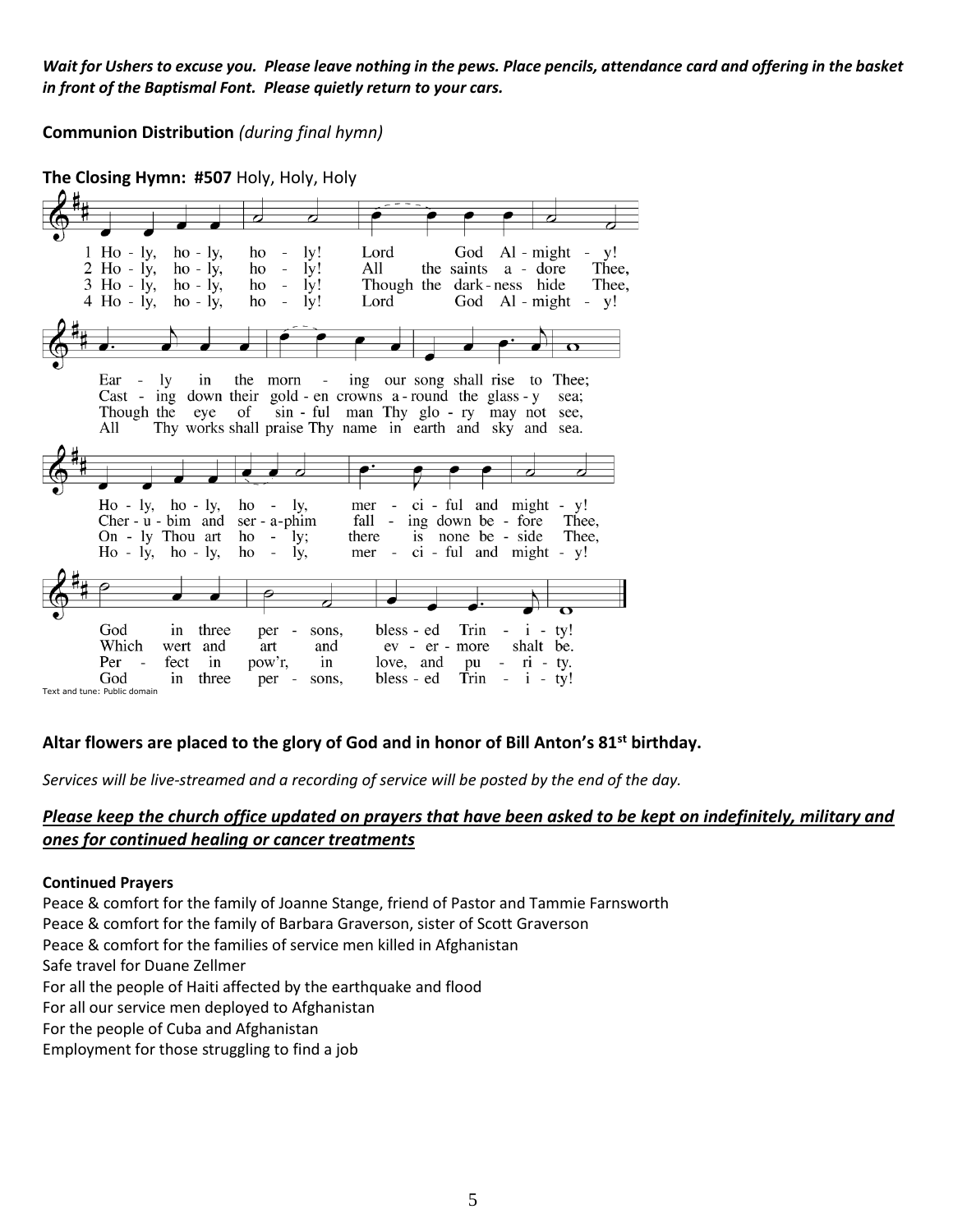#### **Healing**

Ruel McMullen, father of Pat McMullen Andrew Habeck Sara Plumb Craig Springer, brother-in-law of Bev Lowe Chris, husband of Cathy Wilson

#### **Battling with Cancer or Serious Illness**

Yvonne Lenzen, grandmother of Grace Sierra Gloria McNail, aunt of Susan Tumlin Cheryl Ford Marie Walser, cousin of Cathy Wilson Pat, suffering with dementia, Aunt of Beth Hutches Joann, friend of Beth Hutches Anona, friend of Susan Tumlin Carol, sister of Trish Smith Chad Pry, boyfriend of Cheryl, daughter of Joan Crouse Cathy Nichols with terminal cancer, mother of Cathy Wilson Raymond, brother of Barbara LaVere David, brother of Larry Habeck Barbara LaVere Tracy, cousin of Jacquelyn Hahn Lisa Steinbrueck, niece of the Steinbrueck's Kathy, daughter of Walt Braudis Keith Stallings Alan Sparks Don Swisher, step-father of Larry Habeck Paul Braudis, brother of Walt Bill, (w/brain cancer) uncle of Brian Littrel David Parkinson, brother of Betty Loraamm Tom Meyferth

#### **PRAYERS FOR THOSE SERVING OUR COUNTRY Safety for… and strength for families:**

Logan Crouse, US Army, great-nephew of Joan Crouse, deployed to Afghanistan Zach, son of friend of Beth Hutches, deployed to Afghanistan Samuel Drake, Captain stationed at Holloman AFB in Alamogordo, NM, son of Kerry Drake Xander Ritter stationed at Camp Pendleton, Oceanside, CA, (USMC) Matthew Albers, Major in USAF and in command in Sacramento, CA, son of Deb Albers Carson Crouse, (army) great-nephew of Joan Crouse, stationed in Georgia Gavin Mattson, para-rescue man, stationed in the Panhandle of FL, grandson of Edith Mattson Jeremy Brockmeier (USMC) & family, stationed in South Korea, son of Jerry and Janice Brockmeier

#### **PRAYERS FOR OUR FAMILIES**

Sunday: Cody Adam-Forsong Monday: Deb Albers Tuesday: Thomas Anderson Wed: Bill & Jackie Anton Thursday: Barbara Bader Friday: Daniel Bader, Ashley, Logan, Laura Saturday: David Becker